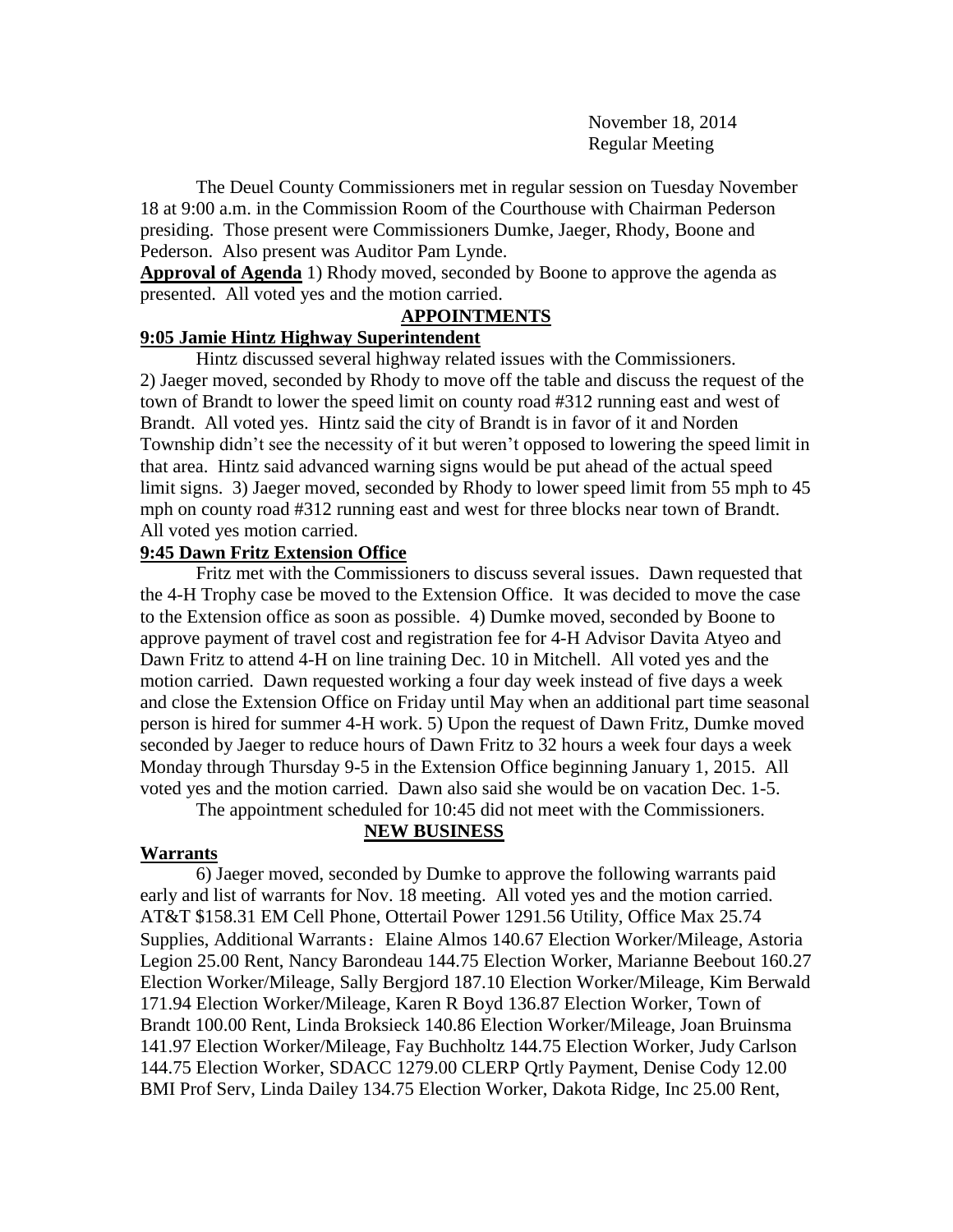Margaret Ann DeBoer 144.37 Election Worker/Mileage, Marion Denekamp 155.85 Election Worker/Mileage, Marcile Djonne 136.87 Election Worker, Dennis Evenson 50.00 Election Resolution Board, Delores Gibson 165.66 Election Worker/Mileage, Linda Goodroad 153.61 ElectionWorker/Mileage, Carol Halverson 132.62 Election Worker Joann Horner 139.00 Election Worker, Judy Hunt 139.19 Election Worker/Mileage, Beverly Johnson 166.00 Election Worker/Mileage, Bernice Jorvig 134.75 Election Worker, Laurine Konold 163.78 ElectionWorker/Mileage, Shirley Larson 145.30 Election Worker/Mileage, Ruth Lenning 155.09 Election Worker/Mileage, Lewis & Clark BHS 160.00 BMI Prof Serv, Lucy Lewno 141.49 BMI Prof Serv, Rachel Pfaffendorf 146.87 Election, Kathy Rahlf 132.62 Election, Sherry Roth 147.50 Election, Dean Schaefer Court Reporting 24.00 BMI Hearing, Shreves Law Office 220.05 BMI CAA Fees, Mavis Stoltenburg 134.75 Election, Karen Swanda 12.00 BMI Prof. Serv, Greg Taylor 50.00 Election Resolution Board, Pamela Taylor 140.50 Election, Leona Tesch 130.50 Election, Toronto Fire Dept 50.00 Rent, Angela Viessman 174.52 Election/Mileage, Marlys Wiesner 158.60 Election/Mileage, Yankton Co Sheriff's Office 25.00 BMI Prof Serv, Yankton Co Treasurer 110.00 BMI Prof Serv, Century Link 411.82 911 Trunk Lines, Kingsbury County 70.00 Reg. SV Commission Meeting. **Plats**

7) Dumke moved, seconded by Rhody to approve Plat of Korbel Addition in the NE1/4 of 5-116-50 and Resolution #14-23. All voted yes and the motion carried.

# **RESOLUTION**

### **#14-23**

BE IT RESOLVED by the Board of County Commissioners of Deuel County, South Dakota, that the plat entitled: **"Korbel Addition Located in Government Lot 2 of the Northeast Quarter of Section 5, Township 116 North, Range 50 West of the 5th P.M., in the County of Deuel, South Dakota**" which has been submitted for examination pursuant to law, and it appearing that all taxes and special assessments have been paid and that such plat and the survey thereof have been made and executed according to law, the plat is hereby approved, and the County Auditor is hereby authorized and directed to endorse on such plat a copy of this Resolution and certify the same.

Dated at Clear Lake, South Dakota, this 18th day of November, 2014.

Chairman, Board of County Commissioners Deuel County, South Dakota

\_\_\_\_\_\_\_\_\_\_\_\_\_\_\_\_\_\_\_\_\_\_\_\_\_\_\_

ATTEST:

County Auditor, Deuel County, South Dakota

\_\_\_\_\_\_\_\_\_\_\_\_\_\_\_\_\_\_\_\_\_\_\_\_\_\_\_\_\_\_\_

8) Jaeger moved, seconded by Boone to approve Plat of Blocks 1 & 2 Timmons Addition in the E1/2 of the NW1/4 of 29-115-49 and Resolution #14-24. All voted yes and the motion carried.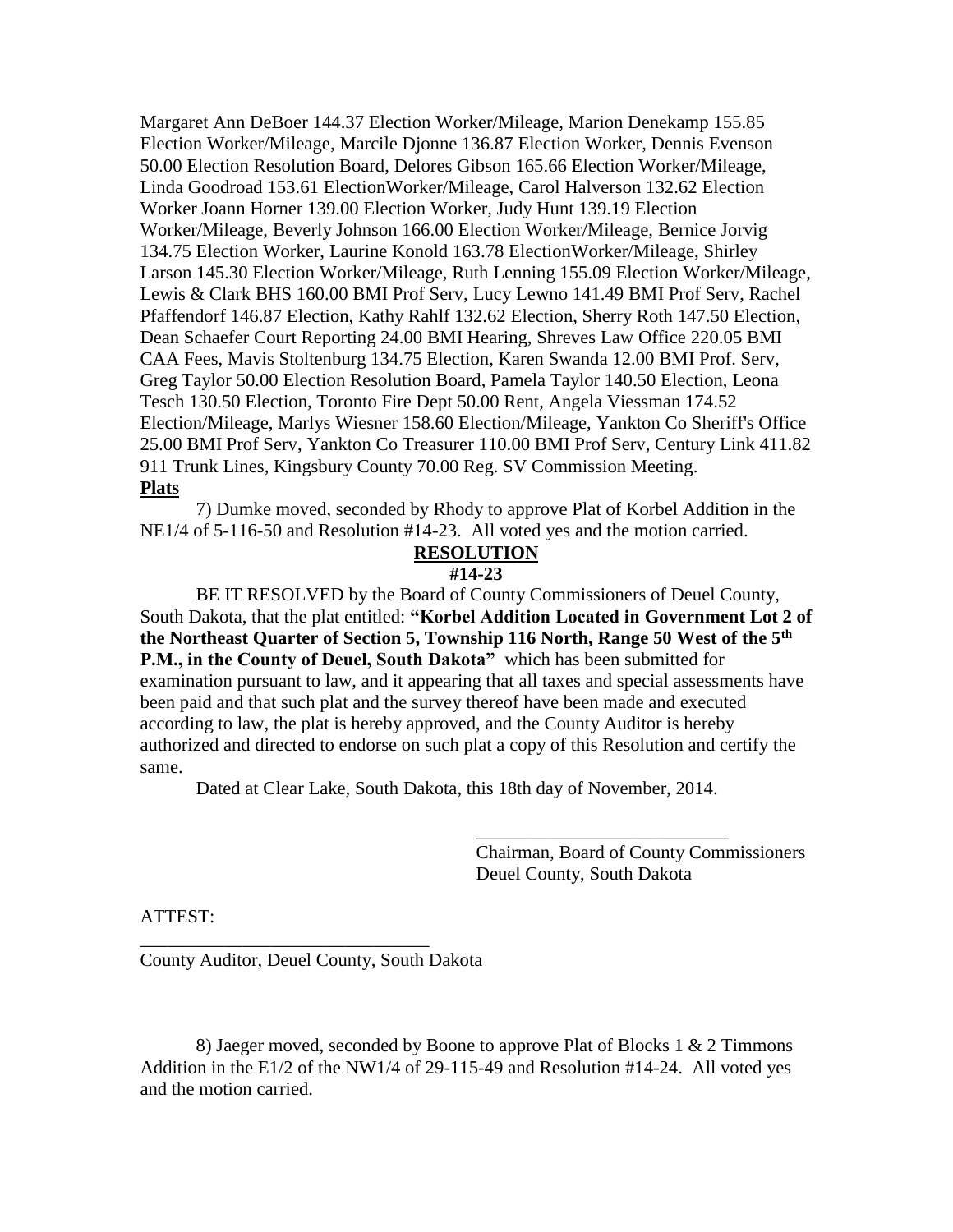### **COUNTY COMMISSIONERS RESOLUTION #14-24**

Be it resolved by the Board of County Commissioners, Deuel County, South Dakota, that the herein PLAT OF BLOCKS 1 AND 2, TIMMONS ADDITION, being a replat of Blocks 1 and 2 of Tetzlaff Addition in the E1/2 of the NW1/4 of Section 29, T115N, R49W of the 5<sup>th</sup> P.M., Deuel County, South Dakota, prepared by Brian D. Ernst, Registered Land Surveyor of the State of South Dakota be and the same is hereby approved.

I, Pam L Lynde, County Auditor for Deuel County, South Dakota, do certify that the foregoing resolution was passed by the Board of County Commissioners, Deuel County, South Dakota, at the regular meeting on the  $18<sup>th</sup>$  day of November, 2014.

> Pam L. Lynde Deuel County Auditor

9) Boone moved, seconded by Dumke to approve Plat of Rhea Third Addition in the NE1/4 of SE1/4 of 4-114-47 and Resolution #14-25. All voted yes and the motion carried.

#### **COMMISSION RESOLUTION #14-25**

BE IT RESOLVED by the Board of County Commissioners of Deuel County, South Dakota, that the plat entitled: **"Rhea Third Addition Located in the Northeast Quarter of the Southeast Quarter of Section 4, Township 114 North, Range 47 West of the 5th P.M., in the County of Deuel, South Dakota,"** which has been submitted for examination pursuant to law, and it appearing that all taxes and special assessments have been paid and that such plat and the survey thereof have been made and executed according to law, the plat is hereby approved, and the County Auditor is hereby authorized and directed to endorse on such plat a copy of this Resolution and certify the same.

Dated this  $18<sup>th</sup>$  day of November, 2014.

Chairman Board of County Commissioners Deuel County, South Dakota

\_\_\_\_\_\_\_\_\_\_\_\_\_\_\_\_\_\_\_\_\_\_\_

ATTEST:

County Auditor, Deuel County, South Dakota

\_\_\_\_\_\_\_\_\_\_\_\_\_\_\_\_\_\_\_\_\_\_\_\_\_

10) Rhody moved, seconded by Jaeger to approve Plat of Block 1 Bergjord's Addition in the NE1/4 of SE1/4 32-113-48 and Resolution #14-26. All voted yes and the motion carried.

# **COUNTY COMMISSIONERS RESOLUTION #14-26**

Be it resolved by the Board of County Commissioners, Deuel County, South Dakota, that the herein PLAT OF BLOCK 1 BERGJORD'S ADDITION, located in the NE1/4 of the SE1/4 of Section 32, T113N, R48W of the 5<sup>th</sup> P.M., Deuel County, South Dakota, prepared by Brian D. Ernst, Registered Land Surveyor of the State of South Dakota be and the same is hereby approved.